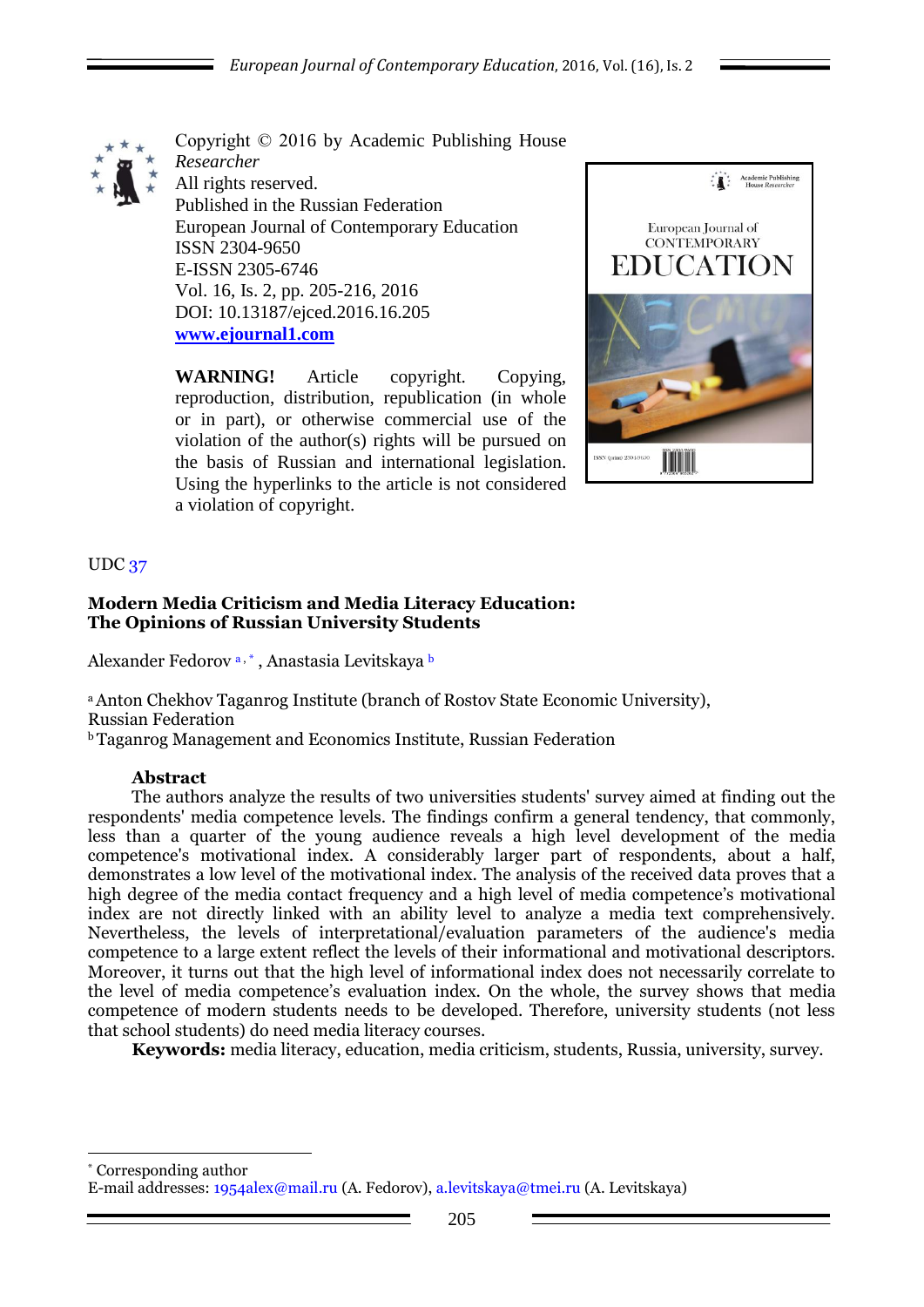# **1. Introduction**

The students' survey was organized in order to find out levels of the audience's media competence (with emphasis on the synthesis of media education and criticism). Media competence is defined as a complex of motives, knowledge, skills, abilities (descriptors: contact, motivational, informational, interpretation/evaluation, activity), facilitating the choice, use, critical analysis, evaluation, creation and communicating media texts in different forms, types and genres, analysis of the media functioning in society (Ashley et al., 2013; Downey et al., 2014; Fantin, 2010; Fedorov, 2003; Korochensky, 2003; Marchessault, 2014; Myasnikova, 2010; Potter, 2014; Soldatova, 2013; Sourbati, 2009; Sparks, 2013; Tsymbalenko et al., 2013; Wilson et al., 2011; Zircon, 2013).

While developing most of the units of questions and assignments we deliberately chose the close form of a questionnaire (so that a question was followed by several options to choose from). This decision is explained by the fact that most students are as a rule not able to provide clear and brief argumentation for their viewpoint on media preferences. Therefore several most probable variants of an answer were offered. Moreover, close questionnaires take less time to fill out for the respondents, and can fit in within the time limit of a class period.

The differentiation of media competence levels is based on the classification of media competence levels (the audience's development in the media culture sphere). According to it, audiences are offered 5 main units of questions and assignments:

• the unit of questions for ascertaining the media competence's contact index level (frequency of contacts with different types of media, media criticism and media literacy texts);

 the unit of questions to determine motivational level of the audience's media competence (genre, thematic, psychological, therapeutic, emotional, gnoseological, moral, intellectual, creative, and aesthetical motives that effect the audience's choice to contact various media texts);

 the unit of questions to discover the informational level (knowledge of terminology, history and theory of media culture, media education and media criticism) of the audience's media competence;

 the unit of analytical assignments to determine the interpretation/evaluation level of the audience's media competence;

 the unit of assignments to ascertain the activity (practical, hands-on) index of the audience's media competence.

### **2. Materials and Methods**

The following respondents took part in the survey:

 61 first and second year students of Taganrog Management and Economics Institute (respondents only participating in summative experiment), including 38 young women and 23 young men;

 59 first and second year students of Anton Chekhov Taganrog Institute (respondents, participating both in summative and formative experiments), including 39 female and 20 male students.

The aim of ascertaining the media competence's contact index level: to determine the frequency of contacts of the audience with various types of media. Gained results reflect the degree of respondents' involvement with media culture, media critics and educators' texts. Each respondent was offered to choose an option characteristic of his/her frequency of contacts with different media (press, TV, radio, Internet, etc.).

While determining the contact level we decided to consider the following scale:

- high level: respondent's daily contacts with media texts;
- medium level: respondent's contact vary from several times a week to a month;
- low level: rare contacts with media or total isolation from media.

It is clear that the content of such contacts is affected by media competence's motivational factor. However, according to our hypothesis, such influence is not direct: i.e. single contacts with media do not necessarily mean that a respondent possesses a wide spectrum of media motives and vice versa.

The aim of determining motivational index levels was to ascertain most popular with the audience contact motives (genre, thematic, psychological, therapeutic, emotional, gnoseological,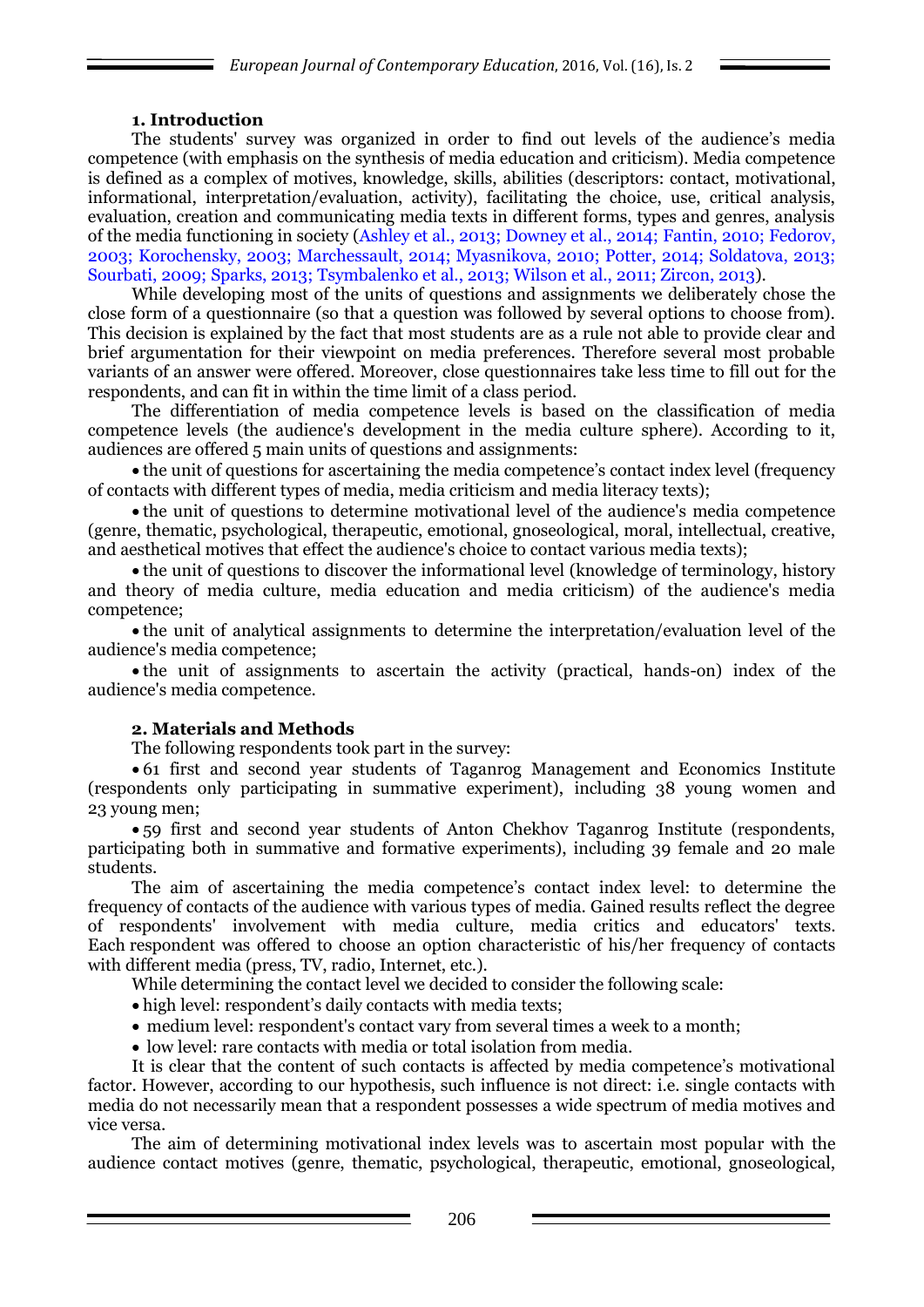moral, intellectual, aesthetical, functional) with media texts (including media critics' texts and media educational texts).

While determining the motivational index levels of media competence development, we defined:

 high level as a wide complex of genre, thematic, emotional, hedonistic, intellectual, creative, psychological, aesthetical motives (including: choice of various genre and thematic spectrum, in particular including non-entertaining genres; pursuit for philosophical/intellectual, aesthetic challenge/dialogue with a media text's creators, criticism; identification, sympathy; quest for aesthetical impressions; quest for new information; for proving own competence in various spheres of life and media culture; search for material for study, research objectives, etc.);

 medium level as a complex of genre, thematic, emotional, hedonistic, intellectual, creative, psychological, aesthetical motives, including: the choice of rather varied genre and thematic range, search for study/research materials; however without significant evidence of pursuit for philosophical/intellectual, aesthetical challenge/dialogue with media text's creators;

 low level: narrow range of genre, thematic, emotional, hedonistic, psychological motives, mainly the choice of entertainment genre; pursuit for compensation, for psychological "treatment"; search for suspense, recreation, absence of aesthetical, intellectual, creative motives of contacts with media texts.

Achieved results help us to account for audiences' real preferences, take into consideration concrete media genres and themes, that the audiences are motivated by, and therefore, are considerably affected (morally and psychologically). These findings need to be compared with the written creative assignments, and interviews, in order to more specifically ascertain audiences' self evaluation of preferences and underpinning grounds, as revealed by the research.

At this stage students were offered a list of media genres and functions (press, radio, television, Internet, video games, etc.) to choose the ones they prefer. Respondents were also presented a list of psychological, therapeutical, emotional, gnoseological, moral, intellectual, creative, and aesthetic motives of contacts with media texts. Knowing media genre and functions direction, chosen by the respondents, with high degree of probability we were able to suppose the types of most important motives of contacts with media. For example, if a person prefers entertainment, blockbuster media, he/she is likely to choose the search for recreation, entertainment, suspense, as his/her main motives for media contacts.

Detection of informational index level was aimed at discovering the audience's knowledge of terminology, history, and theory of media culture, media education, and media criticism. Students were asked to answer 22 questions. While defining media competence's informational index levels, we agreed upon:

- high level: more than 75 % of correct answers;
- medium level: more than 50 % of correct answers;
- low level: less than 50 % of correct answers.

Of course, there is a linkage between levels of contact, motivational and informational factors. A person not contacting with media, cannot possess any information about media culture. However, according to our hypothesis, a high level of contact and motivational descriptors of media competence can combine with a low/medium level of informational index and vice versa.

Undoubtedly, a survey based on the multiple choice questions, is always limited by a chance of getting a correct answer unfairly, a guess, not based on real knowledge. Moreover, some respondents might even cheat. Therefore, the results of the tests were validated later by additional individual analytical and creative tasks, and interviews.

While working on determining the levels of interpretation/evaluation index we agreed upon the following scale:

 high level: media texts analysis is based on the ability to relate with its author, ability to analyze and synthesize space and time form of a media text; understanding, interpretation, and evaluation of the author's concept in the context of a media text's structure; the ability to correlate emotional appreciation with the conceptual judgment, to transfer this opinion onto other media culture types; to connect a media text with own experience and other people's experience;

 medium level: ability to characterize a media character's behavior and psychological state; using fragments of knowledge to be able to explain the logics of the events in the plot, ability to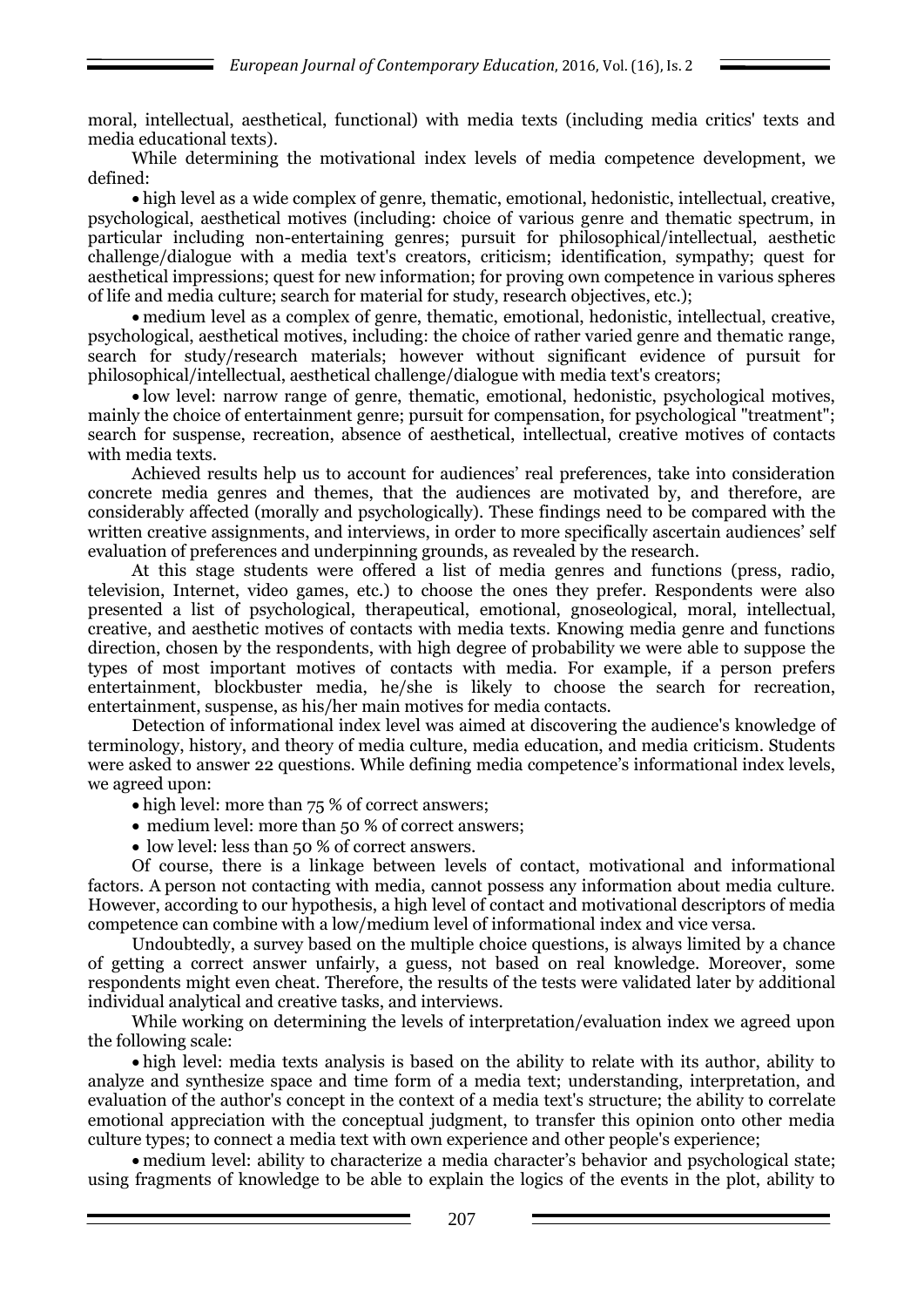comment on some components of a media image; absence of the interpretation of the author's stance (or its simplistic interpretation);

 low level: naive comprehension of a media text, poor knowledge of media language, incomprehensibly expressed opinions, conformity to other opinions, neither interpretation of characters' and authors' positions, nor their evaluation.

We gave to the respondents the choice between three topics for writing assignments:

a) "Audiovisual media text that impressed me",

b) "Audiovisual media text that influenced my self esteem and/or relation to other people",

c) "Analysis of a single episode from an impressive media text".

Respondents had to choose one topic and write a 3-4 page essay. According to Usov (1989), the very choice of the topic can indirectly testify of the interpretation/evaluation index level of a respondent's media competence: option c), as a rule, is chosen by respondents with higher level of interpretation/evaluation parameter. With that, it is logical to suppose that the motivational index level of media competence is considerably linked with the interpretation/evaluation index level. That is, the more varied media contact motives are (including intellectual and aesthetic components), the higher his/her level of media competence's interpretation/evaluation index.

While ascertaining levels of media competence's activity factor, i.e. practical/hands-on skills to create and communicate media texts of various types and genres, we agreed upon the following:

 high level: independent/autonomous skills to create media texts of various types and genres;

 medium level: practical skills of media texts creation with the help of teachers/experts/peers;

low level: practical skills are deficient.

The audience was offered to do several hands-on tasks aimed at a media text creation (video/photo, layout of a poster, etc.). Noticeably, a high level of activity parameter can combine with a low/medium level of interpretation/evaluation index and vice versa.

## **3. Results**

| <b>Table 1.</b> Classification of Contact Index Levels |  |
|--------------------------------------------------------|--|
|--------------------------------------------------------|--|

| Levels of<br>contact index | <b>Taganrog Management</b><br>and Economics Institute students:<br>control group $(\%)$ |      |        |      | Anton Chekhov Taganrog<br>Institute students:<br>experimental group (%) |      |
|----------------------------|-----------------------------------------------------------------------------------------|------|--------|------|-------------------------------------------------------------------------|------|
|                            | Male<br>Female<br>Total                                                                 |      | Female | Male | Total                                                                   |      |
| High                       | 73.7                                                                                    | 95.7 | 82.0   | 84.5 | 80.0                                                                    | 83.1 |
| Medium                     | 23.7                                                                                    | 4.3  | 16.4   | 12.9 | 15.0                                                                    | 13.5 |
| Low                        | 2.6                                                                                     | 0.0  | 1.6    | 2.6  | 5.0                                                                     | 3.4  |

Table 1 data testify that there is no big difference between the media contact levels of the students in two universities (control and experimental groups). Over 80 % of the respondents show high (daily) level of contact index. However, from the start, we didn't consider the contact index as an ultimate parameter for media competence. Certainly, a respondent never contacting with media, cannot be media competent. Nevertheless, the highest level of contacts cannot guarantee a high level of media competence if a person does not acquire analytical skills.

On the other hand, there are less than 4 % of the students who show a low level of contact index providing evidence that our category of respondents cannot imagine their life without media.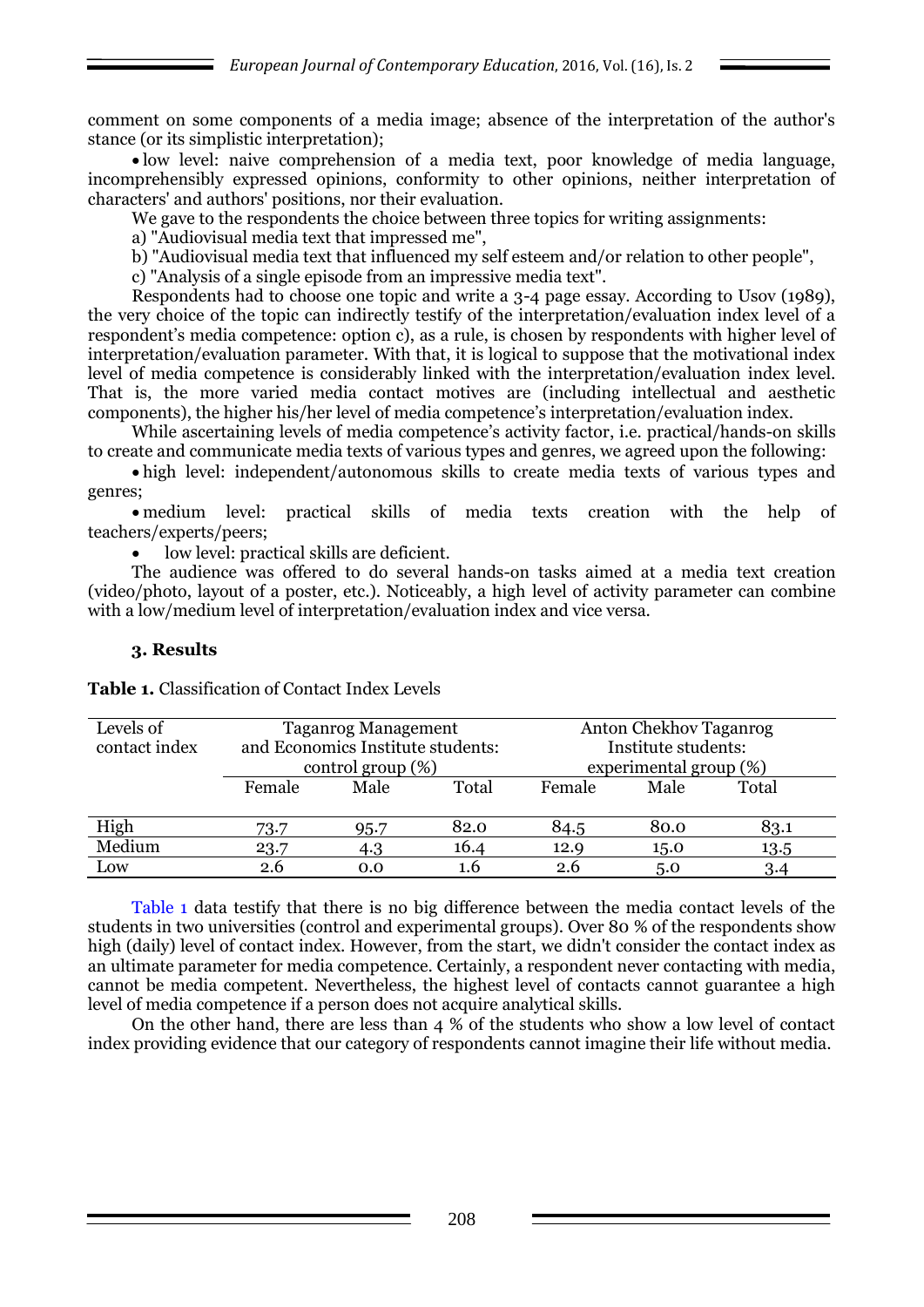| Levels of<br>contact index | <b>Taganrog Management</b><br>and Economics Institute students:<br>control group $(\%)$ |      |       | Anton Chekhov Taganrog<br>Institute students:<br>experimental group (%) |      |       |
|----------------------------|-----------------------------------------------------------------------------------------|------|-------|-------------------------------------------------------------------------|------|-------|
|                            | Female                                                                                  | Male | Total | Female                                                                  | Male | Total |
| High                       | 10.4                                                                                    | 8.7  | 9.8   | 12.8                                                                    | 10.0 | 11.9  |
| Medium                     | 44.8                                                                                    | 43.5 | 44.2  | 61.6                                                                    | 45.0 | 55.9  |
| Low                        | 44.8                                                                                    | 47.8 | 46.0  | 25.6                                                                    | 45.0 | 32.2  |

**Table 2.** Classification of the Contact Levels Index of the Students' Media Competence Development Related to Media Critics' Texts

The Table 2 data indicate that on the whole there is no significant difference between the contact levels with media criticism texts between two universities (control and experimental groups). Less than 12 % show high (daily) level of contact with media criticism texts. On the other hand, students revealing medium contact level comprise from 42.2 % to 55.9 %, so about half of the given respondents category in that or another way (several times a week/a month) do read/listen/watch media critics' texts.

**Table 3.** Classification of Contact Levels Index of the Media Competence Development Related to Media Education Texts

| Levels of<br>contact index | <b>Taganrog Management</b><br>and Economics Institute students:<br>control group $(\%)$ |      |        |      | Anton Chekhov Taganrog<br>Institute students:<br>experimental group (%) |      |
|----------------------------|-----------------------------------------------------------------------------------------|------|--------|------|-------------------------------------------------------------------------|------|
|                            | Male<br>Total<br>Female                                                                 |      | Female | Male | Total                                                                   |      |
| High                       | 2.6                                                                                     | 13.1 | 6.6    | 0.0  | 15.0                                                                    | 5.1  |
| Medium                     | 21.1                                                                                    | 17.4 | 19.6   | 33.3 | 20.0                                                                    | 28.8 |
| Low                        | 76.3                                                                                    | 69.5 | 73.8   | 66.7 | 65.0                                                                    | 66.1 |

The data of Table 3 attests no significant difference between levels of contact related to media education texts expressed by the students in two universities (control and experimental groups). On the whole, less than 7 % of them reveal a high (daily) level of contact related to media education texts. On the other hand, there are 19.6 % to 28.8 % of students who manifest medium level, which testifies that nearly one quarter of respondents do address media education texts several times a week/month.

**Table 4.** Classification of the Motivation Index of Students' Media Competence Development

| Levels of<br>motivational<br>index | <b>Taganrog Management</b><br>and Economics Institute students:<br>control group $(\%)$ |      |       | Anton Chekhov Taganrog<br>Institute students:<br>experimental group (%) |      |       |
|------------------------------------|-----------------------------------------------------------------------------------------|------|-------|-------------------------------------------------------------------------|------|-------|
|                                    | Female                                                                                  | Male | Total | Female                                                                  | Male | Total |
| High                               | 15.8                                                                                    | 17.4 | 16.4  | 17.9                                                                    | 15.0 | 17.0  |
| Medium                             | 28.9                                                                                    | 30.4 | 29.5  | 25.7                                                                    | 30.0 | 27.1  |
| Low                                | $55-3$                                                                                  | 52.2 | 54.1  | 56.4                                                                    | 55.0 | 55.9  |

Table 4 data show that a high level of media competence's motivational index development, i.e. a wide complex of genre, thematic, emotional, gnoseological, hedonistic, intellectual, psychological, creative, aesthetic motives (including: choice of various genre and thematic spectrum of media texts, in particular including non-entertaining genres; pursuit for philosophical/intellectual, aesthetic challenge/dialogue with a media text's creators, criticism;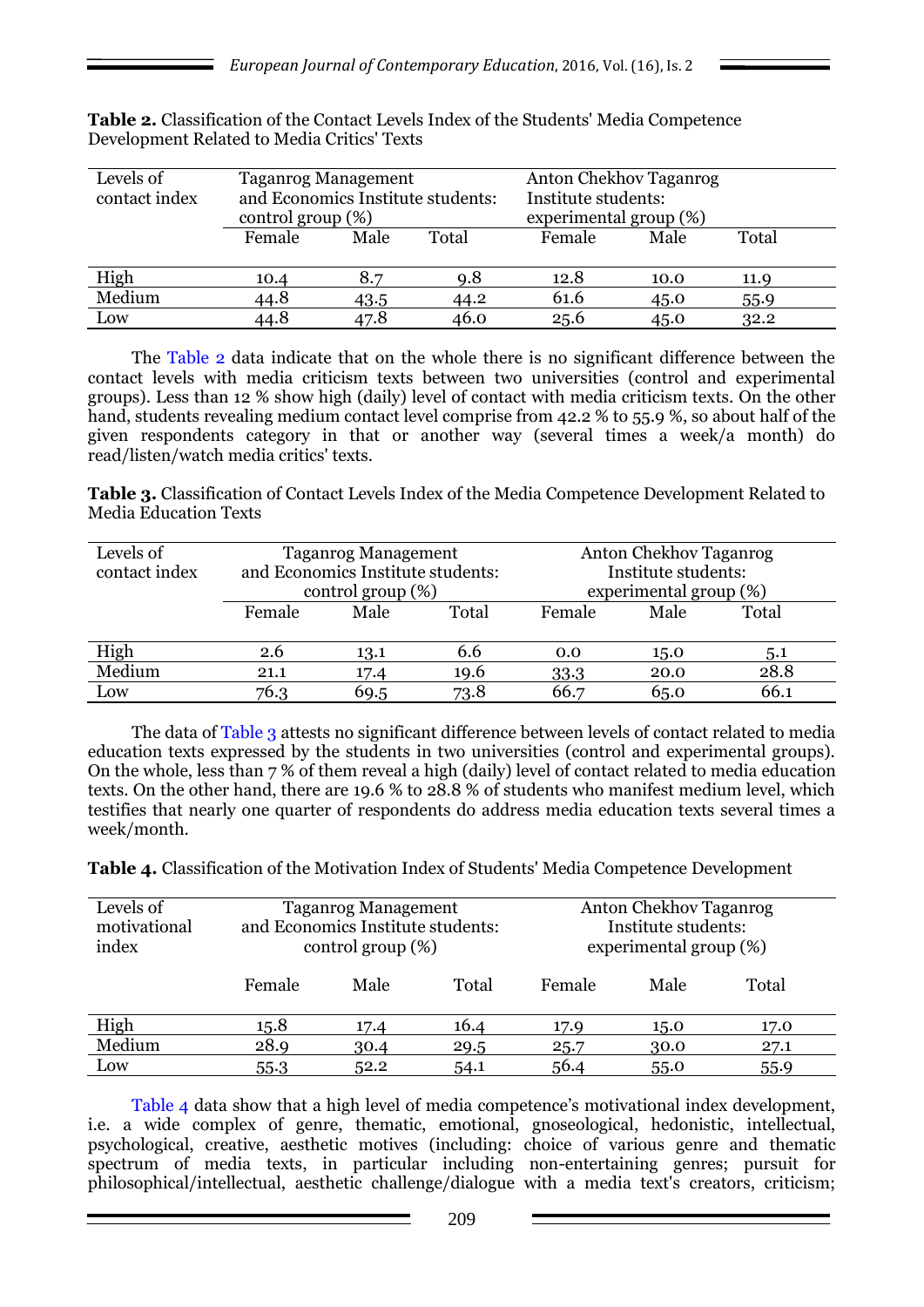identification, sympathy; quest for aesthetical impressions; quest for new information; for proving own competence in various spheres of life and media culture; search for material for study, research objectives, etc.) is only expressed by 16–17 % of the students (with no significant gender differentiation). And vice versa, a lot more respondents – ranging from 54.1 % (Taganrog Management and Economics Institute) up to 55.9 % (Anton Chekhov Taganrog Institute) show a low level of motivational parameter, meaning a narrow spectrum of genre, thematic, emotional, hedonistic, psychological motives, including: the choice of media texts that are of strictly entertaining genres and themes; pursuit of compensation; pursuit of psychological "therapy"; longing for thrill; recreation, entertainment and absence of aesthetical, intellectual, or creative reasons of contacts with media).

Herewith, a deeper study of the findings showed that the students of two Russian universities - Taganrog Management and Economics Institute (further: TMEI) and Anton Chekhov Taganrog Institute (further: ACTI) - are attracted by the following genres most:

• comedy – from  $77.1\%$  (TMEI) to  $76.3\%$  (ACTI);

 $\bullet$  science fiction – from 55.8 % (TMEI) to 59.3 % (ACTI);

 $\bullet$  thriller – from 49.1 % (TMEI) to 40.7 % (ACTI);

 $\bullet$  detective – from 45.9 % (TMEI) to 47.5 % (ACTI).

As far as the gender is concerned, it turns out that the number of male students preferring such entertaining genres as science fiction, thriller and a detective story, is somewhat higher than the number of female ones:

 science fiction: 60.9 % of male students and 52.7 % female students (TMEI); 60 % of male students and 59 % of female students (ACTI);

 thriller: 60.9 % of males and 42.2 % of females (TMEI); 45.0 % of male students and 38.5 % of female students (ACTI);

 detective genre: 47.8 % of male students and 44.8 % of females (TMEI); 50.0 % of male and 46.2 % of female students (ACTI).

At the same time, female students prefer a sentimental melodrama genre: 17.4 % of male preferences vs. 42.2 % of female preferences (TMEI); 15.0 % of male preferences vs. 53.8 % of female preferences (ACTI).

The following genres became outsiders:

musical comedy - from 1.6 % (preferences of students of TMEI) to 5.1 % (ACTI);

operetta - from 1.7 % (preferences of students of TMEI) to 6.8 % (ACTI);

opera - from 5.0 % (preferences of students of TMEI) to 11.9 % (ACTI);

satire - from 5.0 % (preferences of students of TMEI) to 18.6 % (ACTI).

Subsequent talks with the respondents in focus groups showed that modern students perceive opera and operetta as archaic, boring genres; and they appreciate not satire in comedies but pure entertainment (gags, tricks, funny jokes, stand-up comedian acts, etc.).

The answer of the students of two Russian institutes - TMEI and ACTI - to the question about the appealing functions in print/audiovisual media texts, media critics' works, media education literature (in press, Internet, radio or TV), has considerably assisted us to correlate them to previously expressed genre preferences.

The analysis of students' answers demonstrates that the most popular function of media texts is a recreational one: 60.7 % of TMEI students (at that this function is 20 % more popular with female respondents than with male ones) and 52.5 % of ACTI students (without significant genre difference).

Then follow:

 information-communicative function (46.0 % of students' answers in TMEI; 28.8 % of students' answers in ACTI, no big gender difference);

• aesthetical, artistic function (41.0 % of TMEI students, with females prevailing by 23.9 %; and 44.1 % of ACTI students' preferences, with female answers prevailing 21.3 %).

Gender differences are visible in the answers about other functions of media texts:

 analytical function: 60.9 % of male TMEI students vs. 15.8 % of female students; 35.0 % of male ACTI students vs. 28.2 % of female students;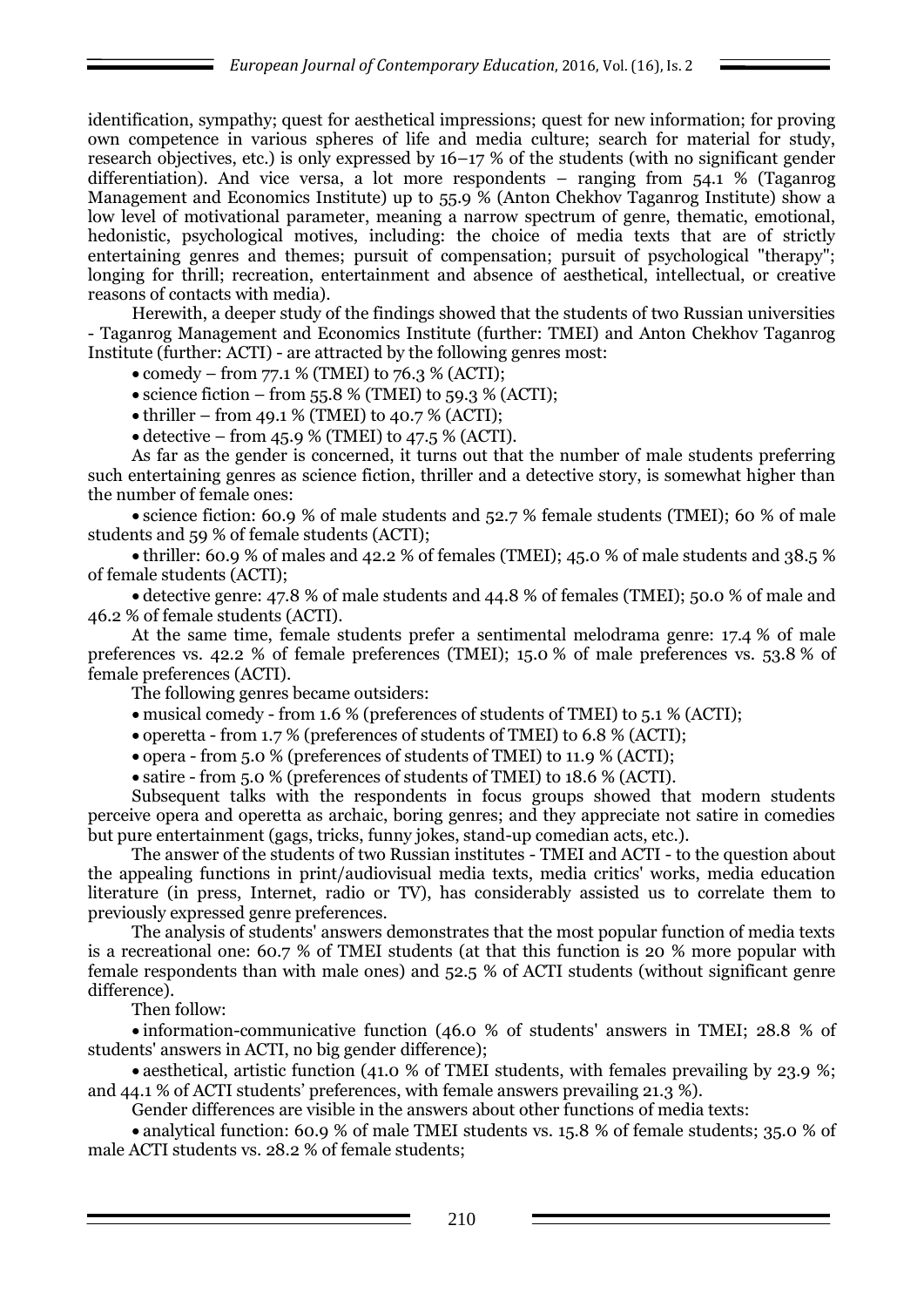ideological, political function: the function is popular with 39.1 % of male TMEI and 26.3 % female students, while in ACTI –  $15.2$  % of male vs.  $28.2$  % of female students;

• aesthetical function: in TMEI it is favoured by 30.4 % male and 18.5 % female students, while in ACTI this function is popular with 20.0 % of male respondents and 10.3 % of female ones;

• advertising / commercial function: 4.3 % of male and 15.8 % of female TMEI students; 30.0 % of male and 15.4 % of female respondents in ACTI marked this function.

Let us bear in mind that the analysis of genre motivation showed that on the whole, entertaining media texts ranked from  $45.9\%$  to 77.0 %, that correlates to popularity of the recreational function with the surveyed audience. The smallest number of votes  $(1.6-1.7\%)$  of both universities' students was collected by the regulatory-corporation function of media texts. We have expected that because our survey group was not a media-related major, but comprised of future managers, economists, lawyers, and teachers who are not very keen on professional backstage of media industry.

Answering the question of what main psychological, intellectual, creative, aesthetic, etc. motives of the students' contacts with media critics' works, are, revealed the following leading motives:

 pursuit to access new information – 82.0 % (preferences of TMEI students, with female students' answers prevailing 13.0 %) and 67 % (ACTI students with female answers prevailing by 26.9 %);

 search for entertainment, recreation - 60.7 % (TMEI students, with 20.7 % more female answers than male ones) and 52.5 % of ACTI students, without significant gender differentiation;

• search for aesthetical, artistic impressions  $-44.3$  % (preferences of TMEI students, with female voices dominating by 22.3 %) and 41.1 % (preferences of ACTI students, with female students dominating by 21.3 %);

• longing for spending one's free time - from 29.5 % (TMEI students with female voices exceeding male ones by 12.6 %) to 32.2 % (ACTI students with no big gender difference).

On the whole, the students' aspiration for entertainment and recreation (60.7 %) and relaxed way of watching/listening media (29.5 %) correlates to students' preferences of entertaining media genres and functions.

The less number of students' voices was received by:

• aspiration for improving one's skills in media literacy – 2.6 % (TMEI students) and 1.9 % (ACTI students);

 pursuit of developing one's knowledge in media education - 4.4 % of TMEI students and 3.2 % of ACTI students.

To sum up, the low motivation of students to gain knowledge and skills in the field of media literacy was something we had expected because the survey was conducted with 1-2 year students who had never taken a media education course.

| Levels of<br>information<br>index | <b>Taganrog Management</b><br>and Economics Institute<br>students: control group (%) |      |       | Anton Chekhov Taganrog<br>Institute students:<br>experimental group (%) |      |       |  |
|-----------------------------------|--------------------------------------------------------------------------------------|------|-------|-------------------------------------------------------------------------|------|-------|--|
|                                   | Female                                                                               | Male | Total | Female                                                                  | Male | Total |  |
| High                              | 0.0                                                                                  | 0.0  | 0.0   | 0.0                                                                     | 0.0  | 0.0   |  |
| Medium                            | $55-3$                                                                               | 52.2 | 54.1  | 51.3                                                                    | 55.0 | 52.5  |  |
| Low                               | 44.7                                                                                 | 47.8 | 45.9  | 48.7                                                                    | 45.0 | 47.5  |  |

**Table 5.** Classification of the Informational Index Levels

The detection of the information index levels of TMEI and ACTI students' media competence development was conducted with the help of a test. The testing procedure with the developed questions (see Appendix) had some vulnerable spots. On the one hand, the test format contains the opportunity of guessing (intuitive or logic – by eliminating most ambiguous answers) the right answer with the probability of 25 %. On the other hand, during the testing there might have occurred cheating or prompting by some participants. However, the test results were verified by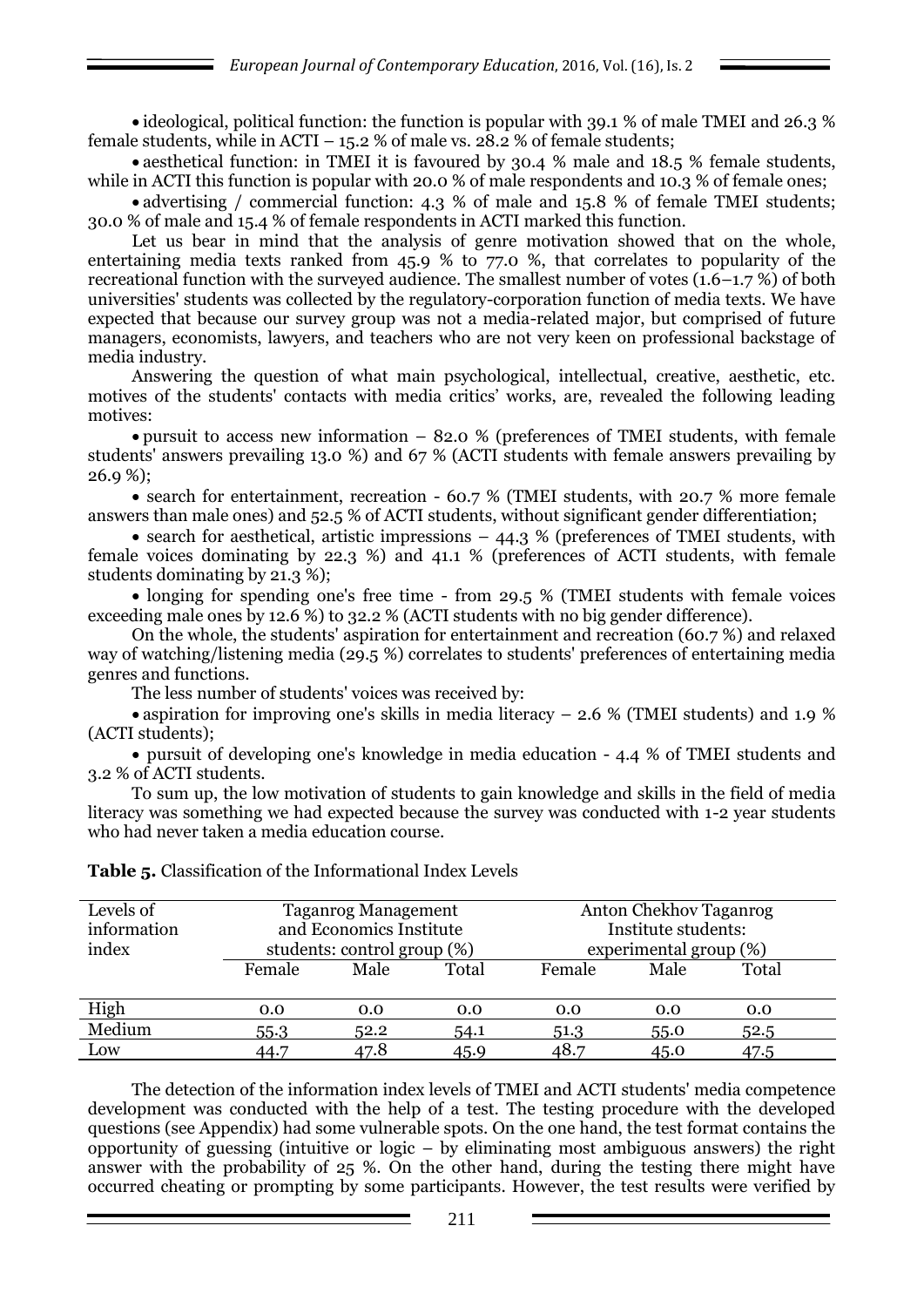the finding of focus groups and face-to-face interviews that to a large extent facilitated the clarification and validation of students' competence levels.

None of the students questioned demonstrated the high level of media competence development's information index (which was assigned as 75–100 % of correct answers to questions related to terminology, history and theory of media, media culture, media criticism and media education). About 52–54 % of surveyed students showed a medium level of the information parameter (without significant gender differences between the respondents). 45-47 % of the students revealed a low level of media competence's information index that is they were able to give less than 50 % of correct answers. Herewith, the minimal number of correct answers (less than 40 %) was received to the questions connected to the knowledge of media specialists' activities, media educators, media theories, and a media text production stages.

Completing a phrase "Media criticism is ..." from 65.6 % (TMEI students) to 69.5 % (ACTI students) could choose a correct answer out of four suggested. Preliminary conversations with students in focus groups showed that without multiple choice options they, as a rule, found it hard to give a definition to media criticism. Still, we should note that even having a correct answer as one of the options, one third of the students could not detect it.

Completing a sentence "Media culture is...", from 85.3 % of TMEI students to 89.8 % of ACTI students were able to choose a correct answer out of the four given options. However, as focus groups had previously revealed, without ready answers to choose from, students were at a loss.

Completing a definition for media education, from 77.1 % of TMEI students to 83.0 % of ACTI students could choose a correct answer. But again, the same question in focus groups was difficult for the participants.

Finishing a phrase "Media perception is...", 72.1 % of TMEI students and 69.5 % of ACTI students chose the correct option. As before, they had difficulty giving this definition without suggested answers in focus groups.

Completing a phrase "Media language is..." 91.8 % of TMEI students and 83.0 % of ACTI students surveyed could choose the correct answer out of the four provided. Nevertheless, preliminary conversations with students in focus groups showed that without multiple choice options they, as a rule, found it hard to give a definition.

Completing a definition for media competence, 62.3 % of TMEI students and 59.3 % of ACTI students chose the right answer. 64.0 % of TMEI students and 52.5 % of ACTI students were able to differentiate a correct answer while completing a sentence "Media text is...".

Matching a "story line" with its definition, 62.3 % of TMEI students and 47.4 % of ACTI students recognized the correct answer out of the four offered options. 72.1 % TMEI and 67.8 % ACTI students gave the correct answer continuing the phrase "Manipulative influence of media is...".

When answering a question about the workplace of a media critic, 72.1 % of TMEI students and 67.8 % of ACTI students gave the correct answer. We should remember that the latter and all of the above listed questions raised problems when they were asked in focus groups with no multiple choice options. Therefore, the students' choice during a test is more likely a result of logical comparison of the suggested options for choice (the so called "test-wiseness"), but not of the real knowledge. Moreover, a test's major weakness is that it promotes guessing (one can get 25 % by choosing all "a"s or "b"s , etc.). So it should be stressed, that the test results have been balanced with other forms of research.

Answering the question about the job of a media teacher, 37.7 % of TMEI students and 50.8 % of ACTI students got the right answer. Choosing a surname of a researcher who had introduced the media theory concept of the "global village", only one third  $-37.7\%$  of TMEI students and 37.3 % of ACTI students chose the correct answer. While in focus groups none of the participants could remember the name of Marshall McLuhan as its author.

Looking for a term not related to media culture, media criticism or education, 70.5 % (TMEI students) and 72.9 % (ACTI students) were able to choose the correct answer.

However, identifying skills, not related to media culture, media criticism or education, only 14.8 % of Management and Economics Institute, and 27.1 % of ACTI were able to choose the correct answer out of the four options. Another rather low result was shown by the choice of the media-related "wrong sentence": only 34.4 % of TMEI students and 50.8 % of ACTI students could identify the correct answer.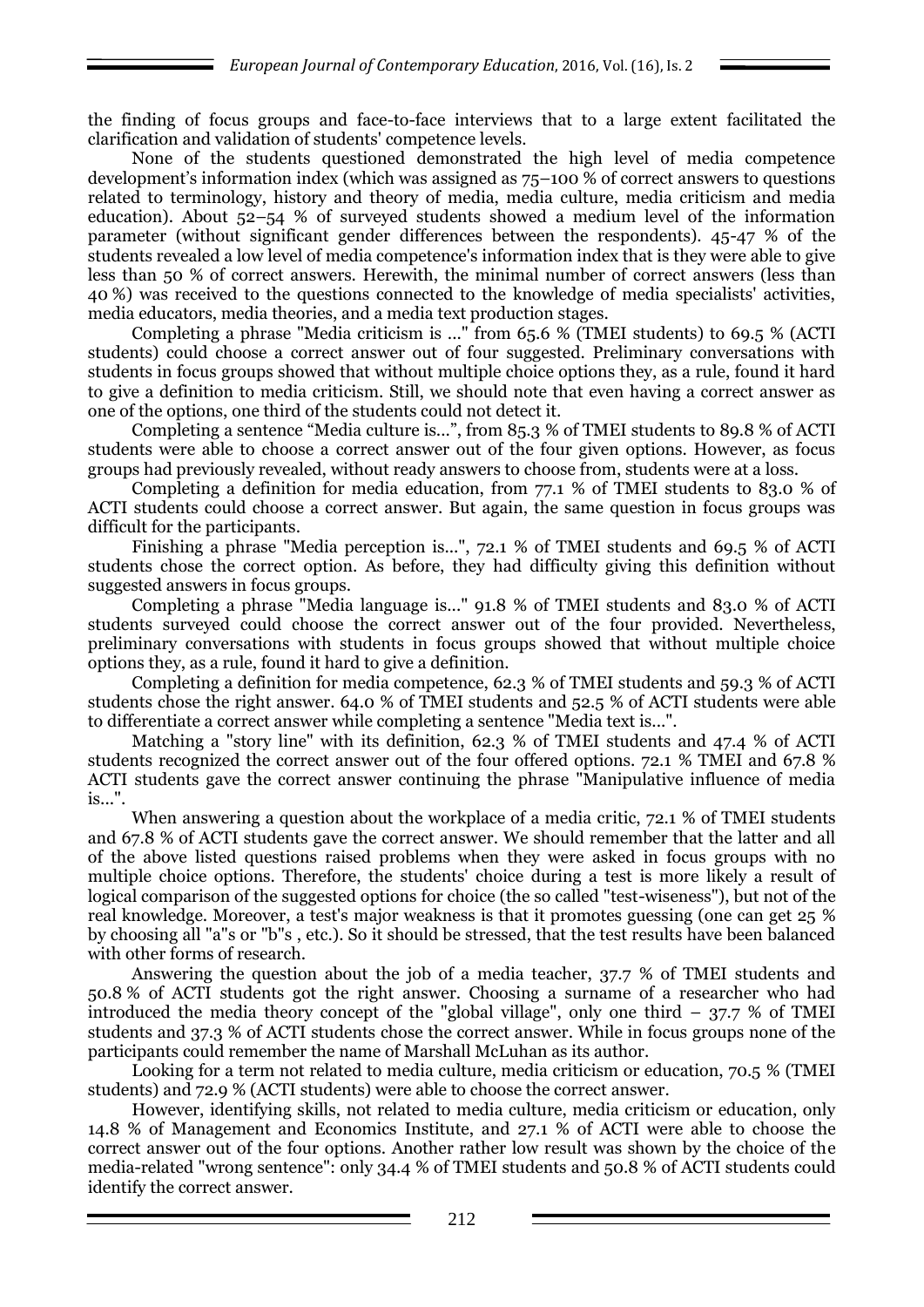While answering the question, which of the following theories of media is based on the idea of strong, direct impact of a media text on the audience, the impact that provokes immediate reaction, only 34.4 % of respondents from TMEI and 32.2 % of ACTI students chose the correct answer (inoculatory approach). Answering the question, which of the suggested media theories is based on studying sign systems, only 39.4 % of TMEI students and 52.5 % of ACTI students surveyed identified semiotic theory as the correct one.

Choosing the correct phrase (out of 4 options) connected to media criticism, 19.7 % of TMEI students and 18.6 % of ACTI students were able to find it. Answering the question about what media critic's writing about television, only 16.4 % and 23.7 % (students of TMEI and ACTI, correspondently) identified the right person. When doing the assignment to re-arrange the stages of an audiovisual or print media critic's text in the logical sequence, only 39.3 % of TMEI and 23.7 % of ACTI students coped with the task.

| Levels of                     |                                   | <b>Taganrog Management</b> |       | Anton Chekhov Taganrog                        |      |       |  |
|-------------------------------|-----------------------------------|----------------------------|-------|-----------------------------------------------|------|-------|--|
| interpretation/<br>evaluation | and Economics Institute students: |                            |       | Institute students:<br>experimental group (%) |      |       |  |
|                               | control group $(\%)$              |                            |       |                                               |      |       |  |
| index                         | Female                            | Male                       | Total | Female                                        | Male | Total |  |
|                               |                                   |                            |       |                                               |      |       |  |
| High                          | 0.0                               | 0.0                        | 0.0   | 0.0                                           | 0.0  | 0.0   |  |
| Medium                        | 76.3                              | 73.9                       | 75.4  | 76.9                                          | 75.0 | 76.3  |  |
| Low                           | 23.7                              | 26.1                       | 24.6  | 23.1                                          | 25.0 | 23.7  |  |

**Table 6.** Classification of the Interpretation/evaluation Index Levels

Exposure of the interpretation/evaluation index levels was conducted through the assignments related to the analysis of various media texts.

As a result (Table 6) it turned out that none of the respondents demonstrated a high level of interpretation/evaluation index. The high level presumes a media text's analysis based on the ability to relate to its author, analysis and synthesis of the space and time form, its understanding, interpretation and evaluation of the author's concept in the context of a media text's structure; the ability to correlate emotional perception with concept opinion, to transfer this opinion onto other genres and types of media culture, to relate a media text with own experience or experience of other people.

The medium level of media competence development's interpretation/evaluation index assumes the ability to characterize characters' behaviour and psychological state on the basis of rudimentary knowledge; the ability to explain the logic of the events sequence in a plot; the ability to dwell on some components of a media image; lack of an author's stance interpretation (or its simplistic interpretation). The medium level was demonstrated by 75-76 % of students without a significant gender difference in both universities.

The low level of interpretation/evaluation parameter presumes a naive, realistic perception of a media text's story line, unawareness of media language peculiarities, inconsistency, confusion of opinions, dependency on peer influence; simplistic interpretation of characters' positions and the author's stance. This level was shown approximately by a quarter of respondents in both universities.

| Activity index |                                   | <b>Taganrog Management</b> |      | Anton Chekhov Taganrog |      |       |
|----------------|-----------------------------------|----------------------------|------|------------------------|------|-------|
| levels         | and Economics Institute students: |                            |      | Institute students:    |      |       |
|                | control group $(\%)$              |                            |      | experimental group (%) |      |       |
|                | Male<br>Total<br>Female           |                            |      | Female                 | Male | Total |
|                |                                   |                            |      |                        |      |       |
| High           | 28.9                              | 34.8                       | 31.2 | 25.6                   | 30.0 | 27.1  |
| Medium         | $55-3$                            | 56.5                       | 55.7 | 56.4                   | 60.0 | 57.6  |
| Low            | 15.8                              | 8.7                        | 13.1 | 18.0                   | 10.0 | 15.3  |

**Table 7.** Classification of Activity Index Levels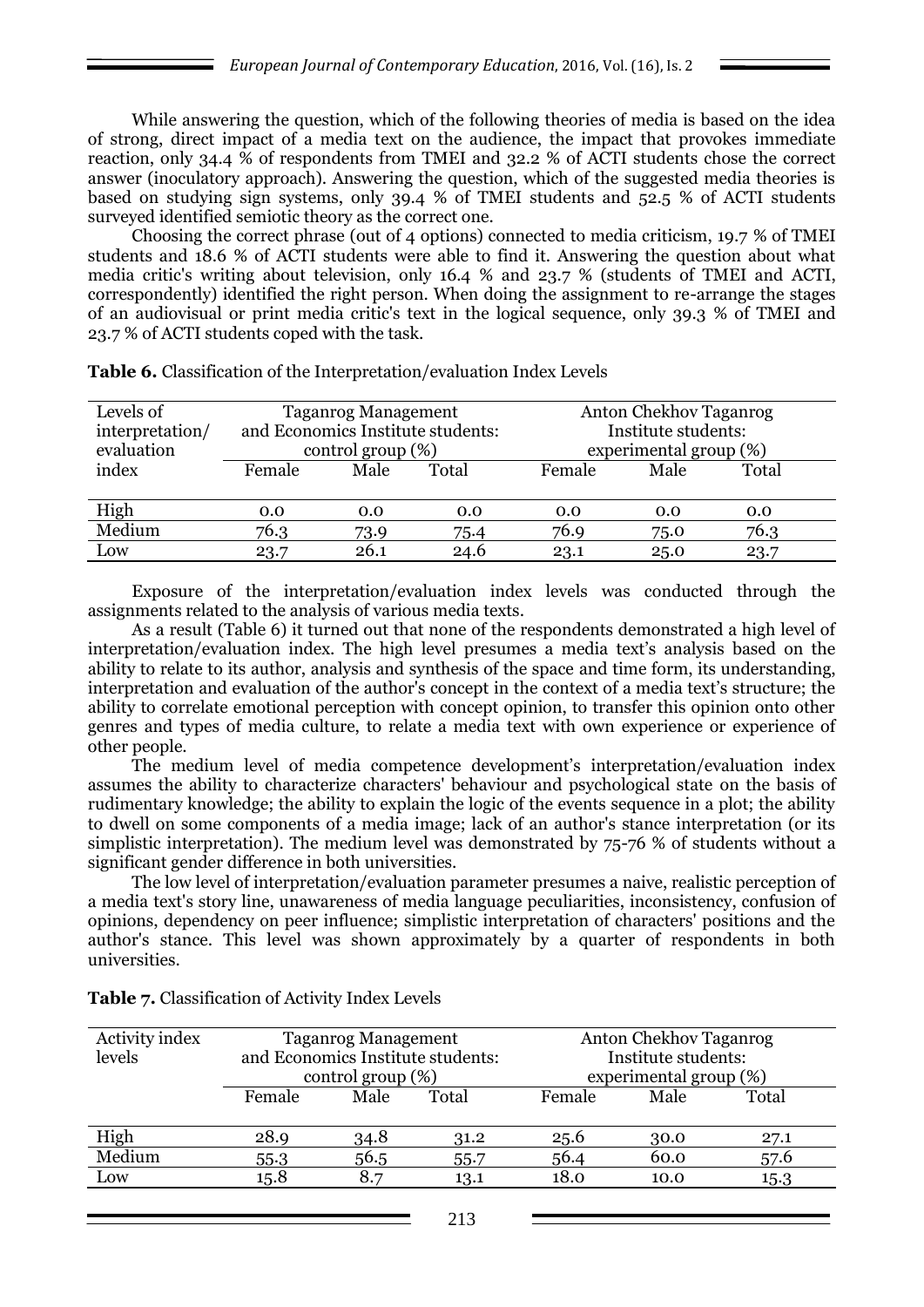The identification of activity index levels was realized in the course of analysis of their assignments targeted at creation and communication of media texts' various forms and genres.

On the whole (Table 7), the high level of the activity index (practical skills to create a media text) was demonstrated by 27-31 % of students. With that male students prevailed by 5 % approximately.

The medium level of activity parameter (hands-on skills to create a media text with the help of a teacher/specialist/other people) was revealed by about a half of the students, with male respondents outnumbering female ones by 1-4 %.

The low level of activity index (inability to create a media text or unwillingness to do it) was shown by 13-15 % of students, with female students prevailing by 7-8 %.

## **4. Discussion**

Validness of our findings can be proved by the research results of Moscow sociological group "Zircon" under the title "Current state and perspectives of media literacy of the Russian citizens based on the national monitoring of media behavior (2009-2013)" which was initiated by the Ministry of Communications and Mass Media of the Russian Federation and used the volume of 1600 respondents (representative sample). The surveys were held annually in five stages from 2009 to 2013. As reported by "Zircon", on average, over 80 % of Russian population watch television (i.e. contact with television media texts) daily (Zircon, 2013).

If we address the survey results of teenagers' Internet contacts, held by the research group headed by G. Soldatova in 2013 (1203 teenagers aged 12-17 were questioned, living in 58 Russian cities with the population of 100 thousand people and more, from  $45$  regions and  $8$  federal areas), we'll see that Russian teens somewhat surpass both adults and university students as far as the frequency of contacts with media texts is concerned. 89 % of teenagers use Internet daily (Soldatova, 2013). Similar findings were gained by other Russian (Tsymbalenko et al., 2013), British (Ofcom, 2013) researches of teenagers' media behavior, and others media researches (Fenton, 2009; Garcia-Ruiz, Ramirez-Garcia, Rodriguez-Rosell, 2014; Hammer, 2011; Hermes et al., 2013; Holt, & Von Krogh, 2010).

The comparative analysis of the students' answers in two Russian universities – Taganrog Management and Economics Institute and Anton Chekhov Taganrog Institute - to the question about the frequency of their contacts with media texts showed that on average, over 80 % of students (82.0 % in TMEI and 83.0 % in ACTI) contact with media on a daily basis. On the whole, the findings verify the results of many sociological surveys (Fedorov, 2003; Myasnikova, 2010; Zircon, 2013; Ofcom, 2013), held in different years. The level of media contacts is very high, while entertaining genres dominate in their preferences. Male respondents to a larger degree than female prefer action/thriller genres, female respondents tend to favor melodramas.

At the same time, as far as we know, neither in Russia, nor in other countries, a research of audience's (including students') contacts with media criticism was conducted. Comparative analysis of students' answers testifies the degree of demand for print and audiovisual media critics' texts: without a significant gender difference, it turned out that from 9.8 % (TMEI students) to 11.9 % (ACTI students) have such contacts daily. Another 42-55 % students read/listen/watch media critical text several times a week/month. Still, as we had anticipated, there are young people in both universities who rarely or never contact media critics' messages: ranging from 32 to 47 %. Focus groups conversations showed that the respondents in the first place, contact with texts of popular but "amateur" media bloggers (who review latest films and computer games, videos, etc.), because these texts are easier and more understandable for them than texts of media professionals.

As far as the research of audience's contacts with media literacy texts, we also have not found the previously done similar surveys in Russia or elsewhere. Before conducting a survey, we took into account that the first or second year students had not studied any media literacy course yet, therefore a percentage of respondents who contacted media education texts on a regular basis would be very low. However the findings corrected our initial expectation: there is a demand for that kind of media texts. It turned out that 5.1 % (ACTI students) to 6.6 % (TMEI students) contact with media education texts daily. From 19.6 % to 28.8 % of students try and do that several times a week/month. However, as we had anticipated, the vast majority of young people - from 66.1 % (ACTI) to 73.8 % (TMEI) never have anything to do with media literacy texts. Focus group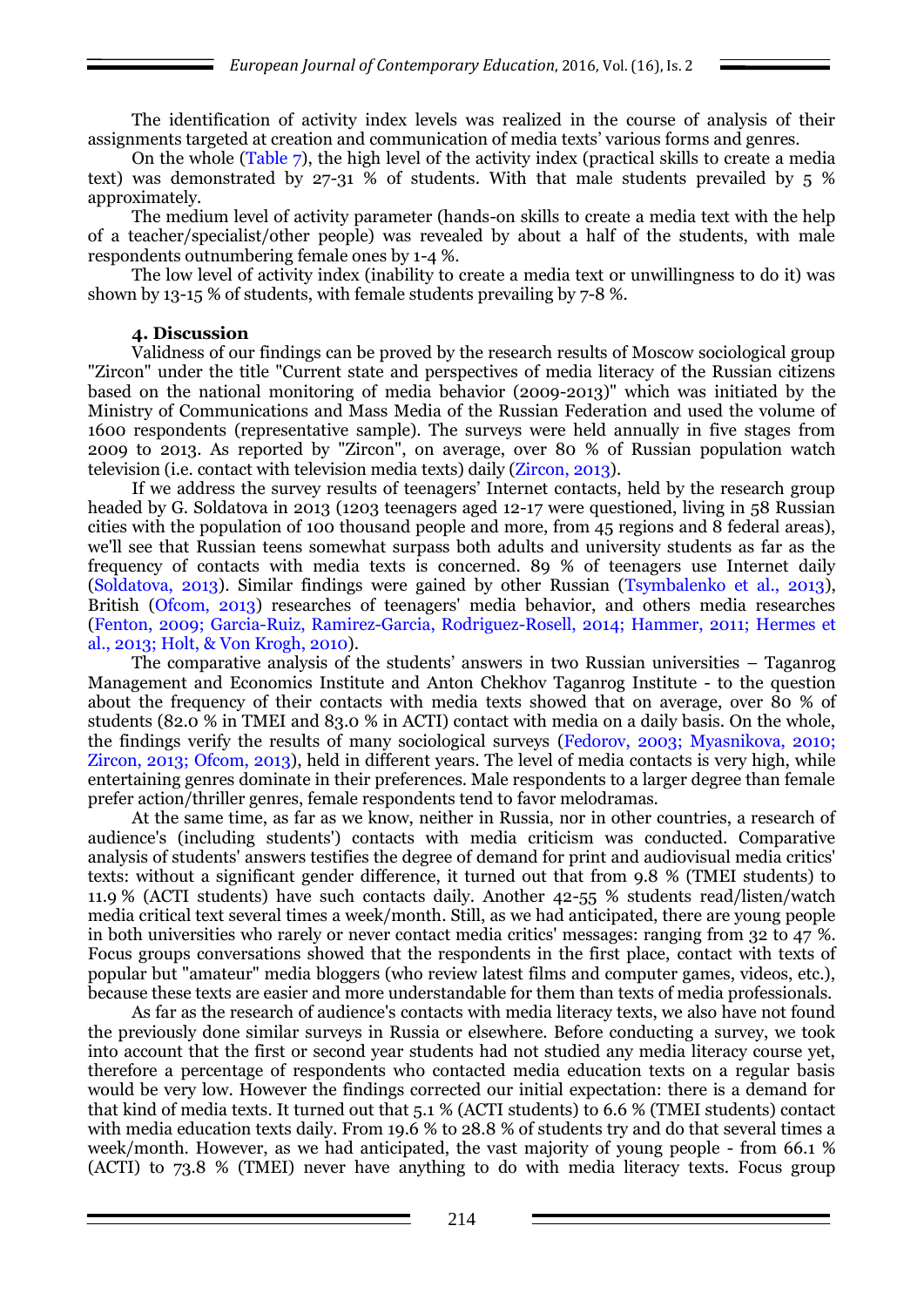discussions showed that the respondents, in the first place, read the texts related to technical, computer learning aids, and do not differentiate between media education and computer literacy.

Our research has affirmed the tendencies, that had been revealed in previous researches (Ashley et al., 2013; Downey et. Al, 2014; Fantin, 2010; Korochensky, 2003; Marchessault, 2014; Myasnikova, 2010; Sparks, 2013; Potter, 2014).

Noticeably, a high level of motivational index is demonstrated, as a rule, by less than a quarter of young audience. Whereas a considerably larger number of respondents - about a half has a low level of motivational parameter.

Our research findings proved that the high frequency of contacts with media and high level of motivational index are not directly linked with the high level of comprehensive media texts analysis. Although the information and motivational index levels of media competence are reflected on levels of interpretation/evaluation parameter.

We have also acknowledged a tendency that a high level of media competence's information index does not necessarily correspond to an equally high level of evaluation index. Therefore, awareness of media terms, theory and history of media culture and media criticism does not automatically foster analytical skills related to media texts.

The high level of media competence's information index was not demonstrated by a single student of two universities surveyed that is characteristic of non-media studies departments. We have found that half of respondents have a medium level of information index, that is they do have some knowledge about media terminology, history and theory, gained through self education or/and family education.

As far as the activity levels of media competence development are concerned, our analysis has shown that they are rather similar to previous survey results (Fedorov, 2003; Myasnikova, 2010; Soldatova, 2013; Zircon, 2013; Wilson et al., 2011; Tsymbalenko et al. 2013; Sourbati, 2009), when a high level of this parameter was indicated by around a quarter of a similar age group respondents (with male respondents slightly exceeding female ones).

### **5. Conclusion**

In summary, we can draw a conclusion that our research demonstrates that modern students' media competence in several parameters (motivational, information, interpretation/evaluation, activity) needs to be considerably elevated. The development of the media competence's above mentioned parameters, in our opinion, is possible in the course of media education. Therefore, university students (not less than school students) need to take media literacy courses. In that case we can only speak about significant advancement of the UNESCO concept (Wilson et al., 2011) about the synthesis of information and media literacy.

### **6. Support and acknowledgement**

This article is written within the framework of a study supported by the grant of the Russian Science Foundation (RSF) project No. 14-18-00014 "Synthesis of media education and media criticism in the preparation of future teachers," performed at Taganrog Management and Economics Institute.

### **References**

Ashley et al., 2013- Ashley S., Maksl A., Craft S. (2013). Developing a News Media Literacy Scale. *Journalism & Mass Communication Educator*, 68 (1), 7–21.

Downey et al., 2014 - *Downey J., Titley, G., Toynbee, J.* (2014). Ideology Critique: The Challenge for Media Studies. *Media, Culture & Society*, 36 (6), 878-887.

Fantin, 2010 - *Fantin M*. (2010). Literacy, Digital Literacy and Information Literacy. *International Journal of Digital Literacy and Digital Competence*, 1(4), 10-15.

Fedorov, 2003 - *Fedorov A.* (2003). Media Education and Media Literacy: Experts' Opinions. MENTOR. A Media Education Curriculum for Teachers in the Mediterranean. Paris: UNESCO.

Fenton, 2009 - *Fenton N. (*2009). My Media Studies: Getting Political in a Global, Digital Age. *Television New Media*, 10, 55-57.

Garcia-Ruiz et al., 2014 - *Garcia-Ruiz R., Ramirez-Garcia A., Rodriguez-Rosell M.M.* (2014). Media Literacy Education for a New Prosumer Citizenship. *Comunicar*. 22 (43), 15-23.